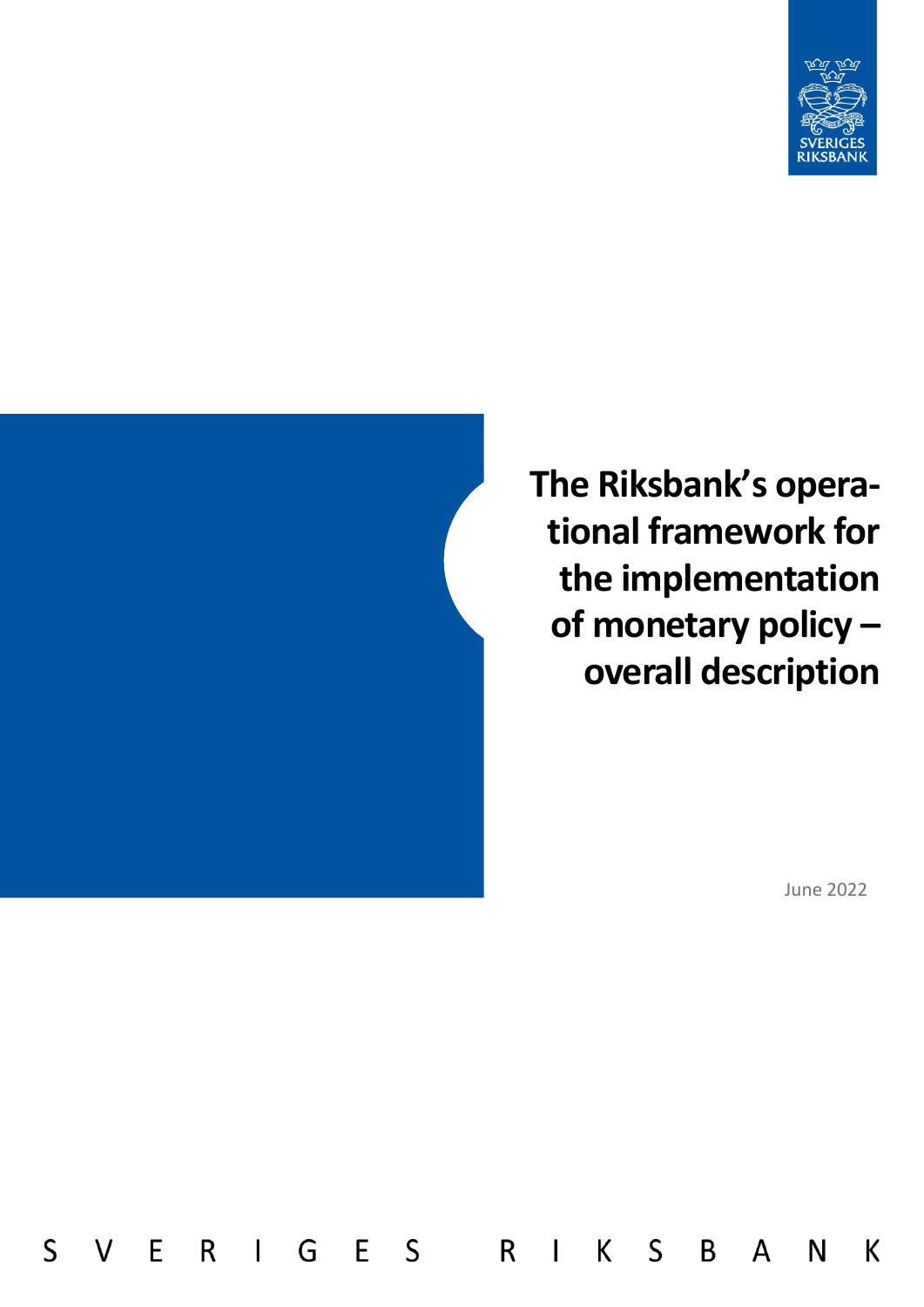## List of contents

| 1   | Objectives and tasks                 | 4  |
|-----|--------------------------------------|----|
| 2   | Counterparties                       | 4  |
| 2.1 | Different categories of counterparty | 5  |
| 2.2 | Requirements for counterparties      | 6  |
| 3   | <b>Accounts and credits</b>          | 7  |
| 4   | Implementation of monetary policy    | 8  |
| 4.1 | <b>Standing facilities</b>           | 8  |
| 4.2 | Market operations                    | 10 |
| 5   | Collateral                           | 11 |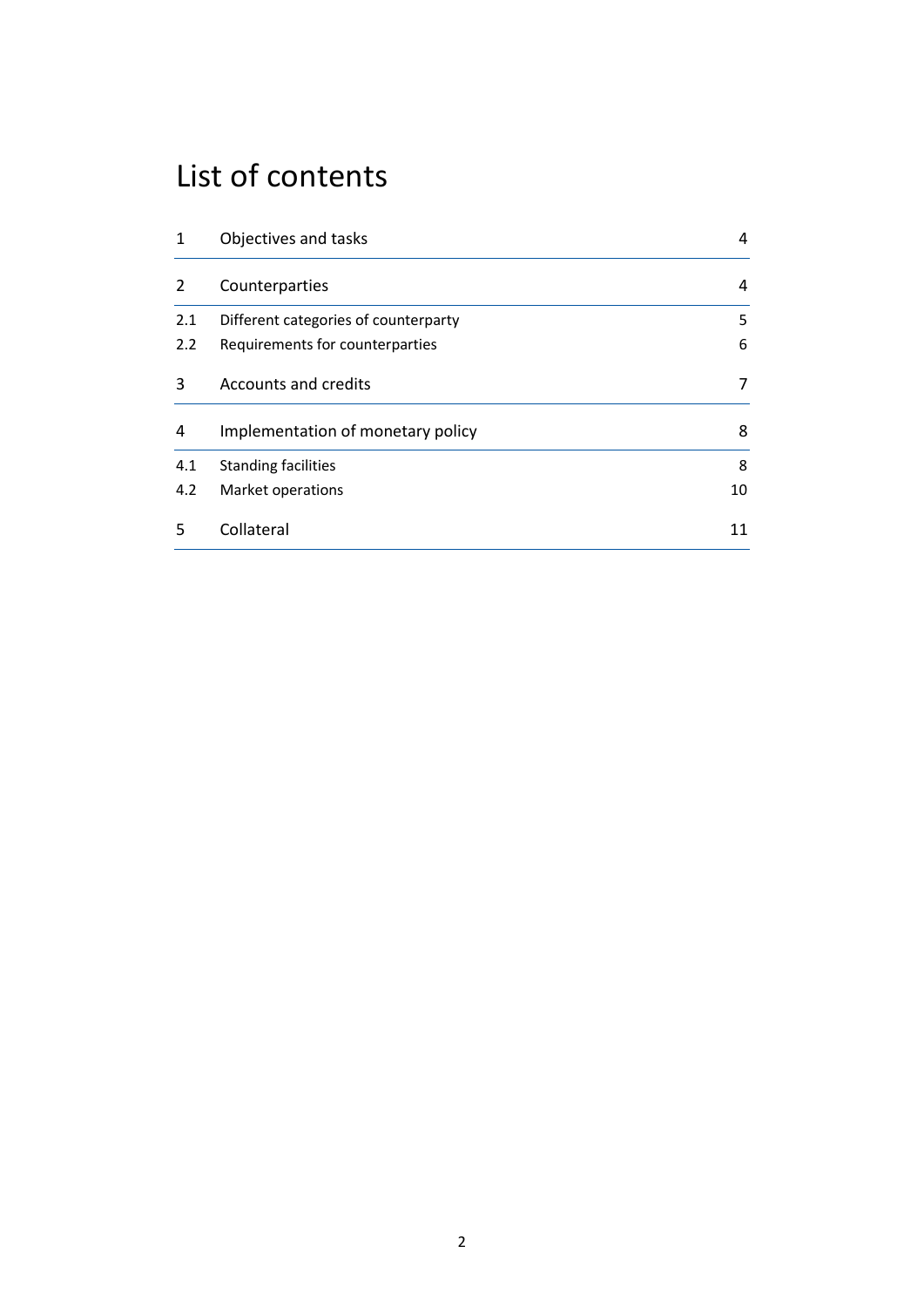# The Riksbank's monetary policy operational framework

This document describes Sveriges Riksbank's monetary policy operational framework.

The aim of this document is to describe and explain the actual application of the Riksbank's monetary policy operational framework.

More detailed rules for RIX and the monetary policy operational framework are given in the Terms and Conditions for RIX and Monetary Policy Instruments (the Terms and Conditions), which can be found on the Riksbank's website www.riksbank.se.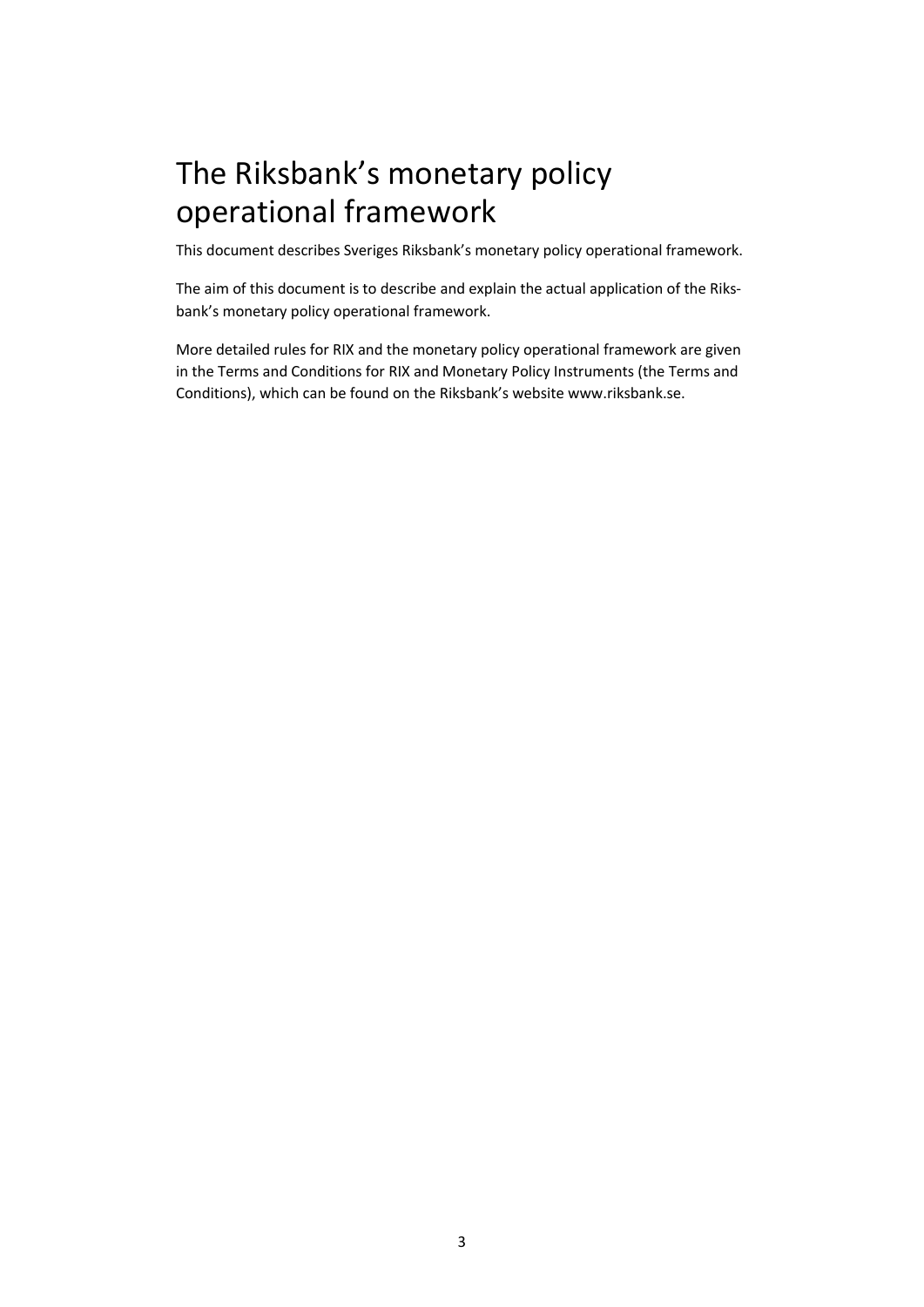## <span id="page-3-0"></span>1 Objectives and tasks

Under the Sveriges Riksbank Act (1988:1385), the objective for the Riksbank's operations shall be to **maintain price stability**, which means that inflation should be low and stable. The Riksbank has specified an inflation target, according to which the annual change in the consumer price index with a fixed interest rate (CPIF) is to be 2 per cent. The aim of the Riksbank's transactions within the monetary policy operational framework is to steer market rates, which in turn influence other interest rates in the economy and thereby ultimately economic activity and inflation. The overnight interest rate functions as an anchor for interest rates with longer maturities and is the interest rate that is easiest for the Riksbank to control. One operational objective for the Riksbank's Markets Department is therefore that the overnight rate should be close to the policy rate, which is set by the Executive Board. It has been more difficult to formulate an operational target for the Riksbank's purchases of government bonds that were initiated in February 2015. The purpose of the purchases is to push down the general level of interest rates in the economy.

The Sveriges Riksbank Act states that the Riksbank shall also **promote a safe and efficient payment system**. This assignment includes the exclusive right to issue banknotes and coins in Sweden and is responsible for the country's provision of cash. In addition, for eligible institutions, the Riksbank provides a payment system for central bank money in accounts – deposits in accounts in the Riksbank – which is known as RIX. The Riksbank's work on the payment system primarily aims to reduce systemic risk, which is to say the risk that a party's financial or technical problems will spread and threaten the financial system.

The Riksbank has also interpreted this assignment of promoting a safe and efficient payment system as meaning that the bank shall act for the stability of the financial system as a whole through preventive work and crisis management. In a crisis, there may arise a shortage of liquidity because the financial markets that offer funding are then working less efficiently than normal. In such a situation, the Riksbank has several ways of quickly adding liquidity. This could entail providing liquidity assistance to single institutions or general measures to strengthen liquidity. The reason that the Riksbank has this task is due to its unique capacity to provide unlimited liquidity in Swedish kronor, which makes it possible to conduct monetary policy.

## <span id="page-3-1"></span>2 Counterparties

To manage its tasks, the Riksbank needs to interact with a number of market participants. These can apply to become counterparties to the Riksbank in various kinds of transaction. The Riksbank uses different categories of counterparty depending on the type of transaction in question:

- settlement of payments in Swedish kronor
- monetary policy transactions
- transactions in foreign currency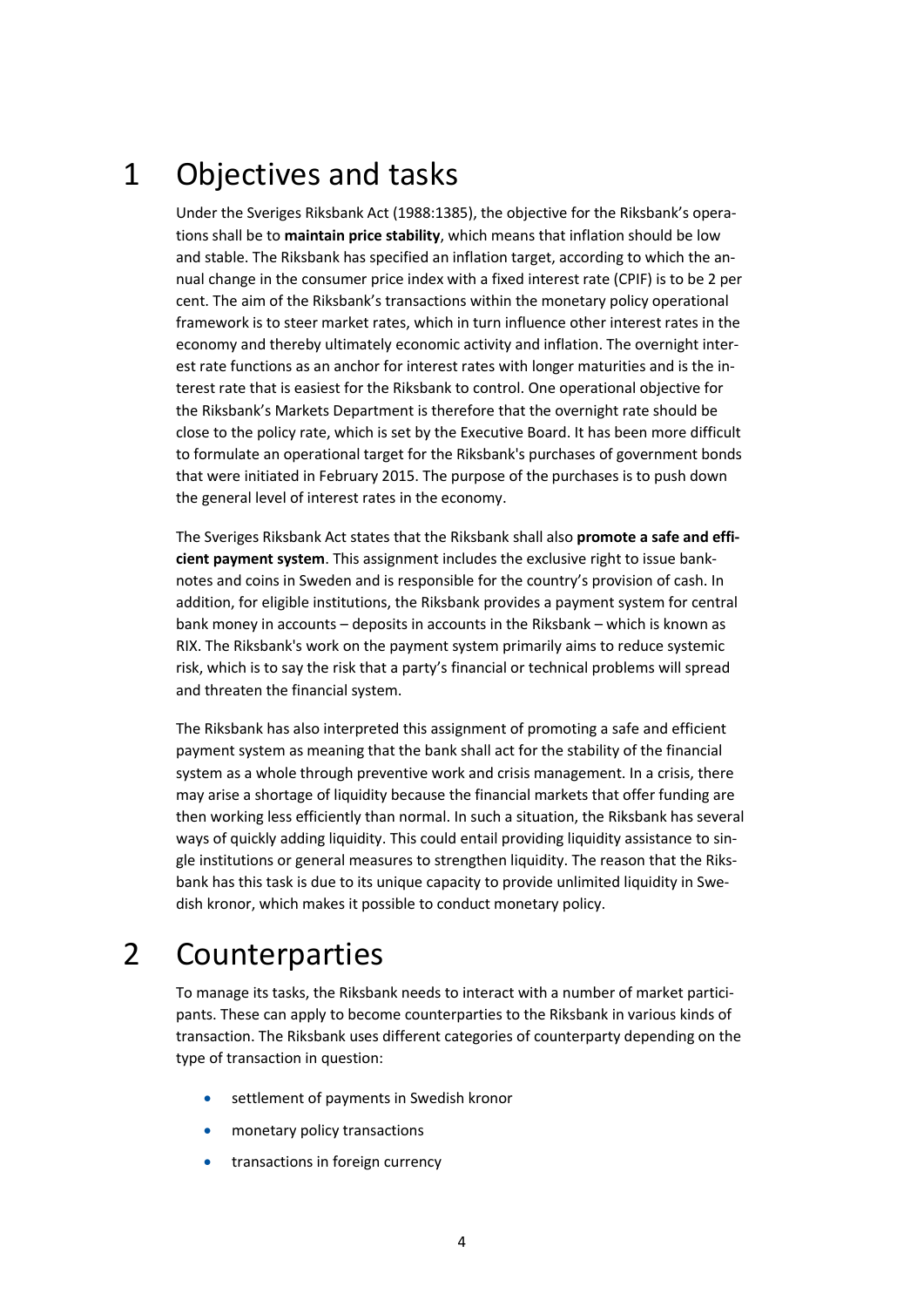### 2.1 Different categories of counterparty

<span id="page-4-0"></span>The Riksbank thus has three different categories of counterparty, one category for each type of transaction.

### **RIX participants**

Participants in RIX have the advantage of being able to execute payments without being exposed to any greater credit or liquidity risk. This is desirable from the point of view of the Riksbank and of society, as it limits the systemic risks in the financial system. Credit institutions, investment firms, central counterparties, clearing organisations, central securities depositories, central banks and state authorities conducting operations comparable to those of the Riksbank may become participants in RIX. Which institutions may become participants in RIX is restricted by the Act on Systems for Settlement of Obligations on the Financial Market (1999:1309). In addition to making requirements for which types of institution may become participants, the act stipulates that all participants shall be subject to adequate supervision by an authority or other competent body in their home country. Institutions that can be participants under the Act on Systems for Settlement of Obligations on the Financial Market have the right to become RIX participants if they comply with the Riksbank's requirements according to the *Terms and Conditions for RIX and Monetary Policy Instruments* (the Terms and Conditions).

#### **Monetary policy counterparties**

To be able to steer market rates, the Riksbank needs to be able to execute transactions in Swedish kronor with a number of institutions that are domiciled or have a branch in Sweden and which are active on the Swedish financial market. These institutions make up the Riksbank's monetary policy counterparties. A monetary policy counterparty has access to the Riksbank's monetary policy instruments, the standing facilities and market operations described in section 4 below. Only RIX participants that are credit institutions in accordance with EU law can apply to become monetary policy counterparties. The reason for this is that, if a monetary policy counterparty was not a RIX participant, it would have to act via a correspondent bank that is a RIX participant and this would create unnecessary uncertainty in the monetary policy transactions.

#### **Counterparties in foreign exchange transactions**

The Riksbank sometimes needs to conduct exchanges between foreign exchange and Swedish kronor and must also be able to intervene in the foreign exchange market. When making transactions in foreign currency, the Riksbank needs counterparties with sufficient capacity to trade in the relevant currencies. A credit institution that has a share of the foreign exchange market that the Riksbank considers to be sufficiently large can apply to become a counterparty in foreign exchange transactions. Such a counterparty does not need to be a RIX participant as it is of minor significance how settlement is effected as regards the part of the transaction that involves Swedish kronor.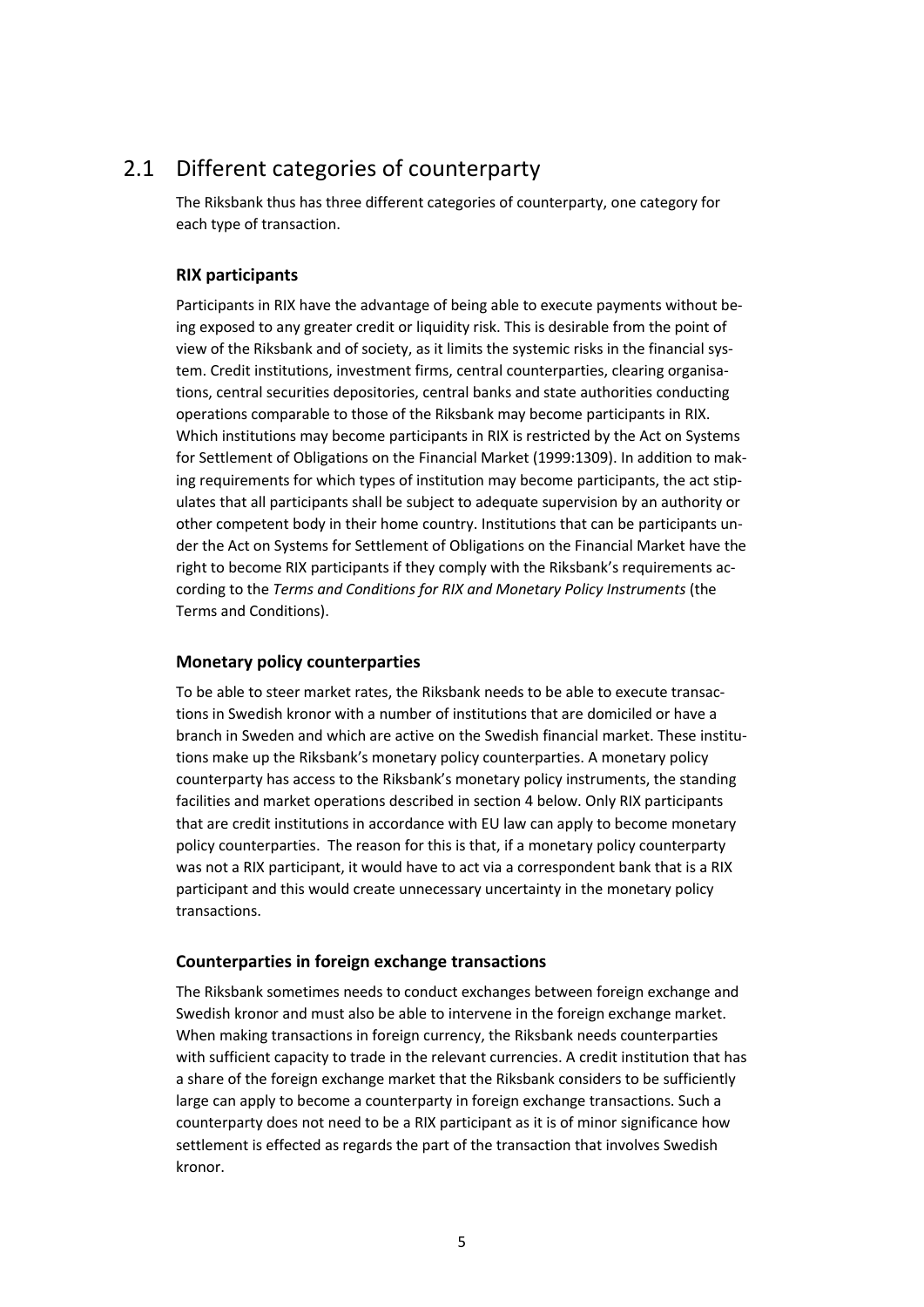### 2.2 Requirements for counterparties

<span id="page-5-0"></span>For the Riksbank, it is important to ensure that the aim of the operations the counterparty participates in are fulfilled well. In the Terms and Conditions, the Riksbank therefore places requirements that must be fulfilled by potential counterparties at the time of application, as well as ongoing requirements for counterparties that have already been accepted. These include both general requirements for all counterparties and special requirements for each counterparty category.

The requirements are of two different types:

- *qualification* requirements, which are evaluated upon application and regularly followed up
- *commitments*, which the counterparty must fulfil in connection with participation and which are regularly followed up

If the requirements are not fulfilled, this can ultimately lead to suspension (temporary) or exclusion (permanent).

The general qualification requirements include the requirement that the counterparty shall be subject to adequate supervision and shall comply with the regulations applicable in the country where the counterparty is domiciled If the institution is domiciled outside the EEA, the regulations shall be comparable to those which apply within the EU.

For an institution to be accepted as a *RIX participant*, it must have the operational capacity to participate in RIX and efficiently execute transactions so that the Riksbank's risks as operator of RIX are limited. An institution cannot be accepted as participant if its participation would jeopardise the security of RIX or seriously impair the Riksbank's ability to carry out its tasks. The Riksbank expects each RIX participant to have secure technical systems and to comply with all its obligations related to legislation covering the prevention of money laundering and funding of terrorism.

A *monetary policy counterparty* shall have the operational capacity to act as such. Among other things, this means that the counterparty shall have the capacity to act on relevant markets, to conclude business with the Riksbank and other parties, and to implement transactions. This also means that it has access to the systems support required and is able to manage the risks entailed by its operations. An institution cannot be accepted as a monetary policy counterparty if this would seriously impair the Riksbank's ability to carry out its tasks.

The monetary policy counterparties must act in a manner that promotes the Riksbank's ability to steer market rates. Monetary policy counterparties are also expected to participate actively in the daily balancing of liquidity on the overnight market and to contribute towards increasing the Riksbank's knowledge of how the financial markets function.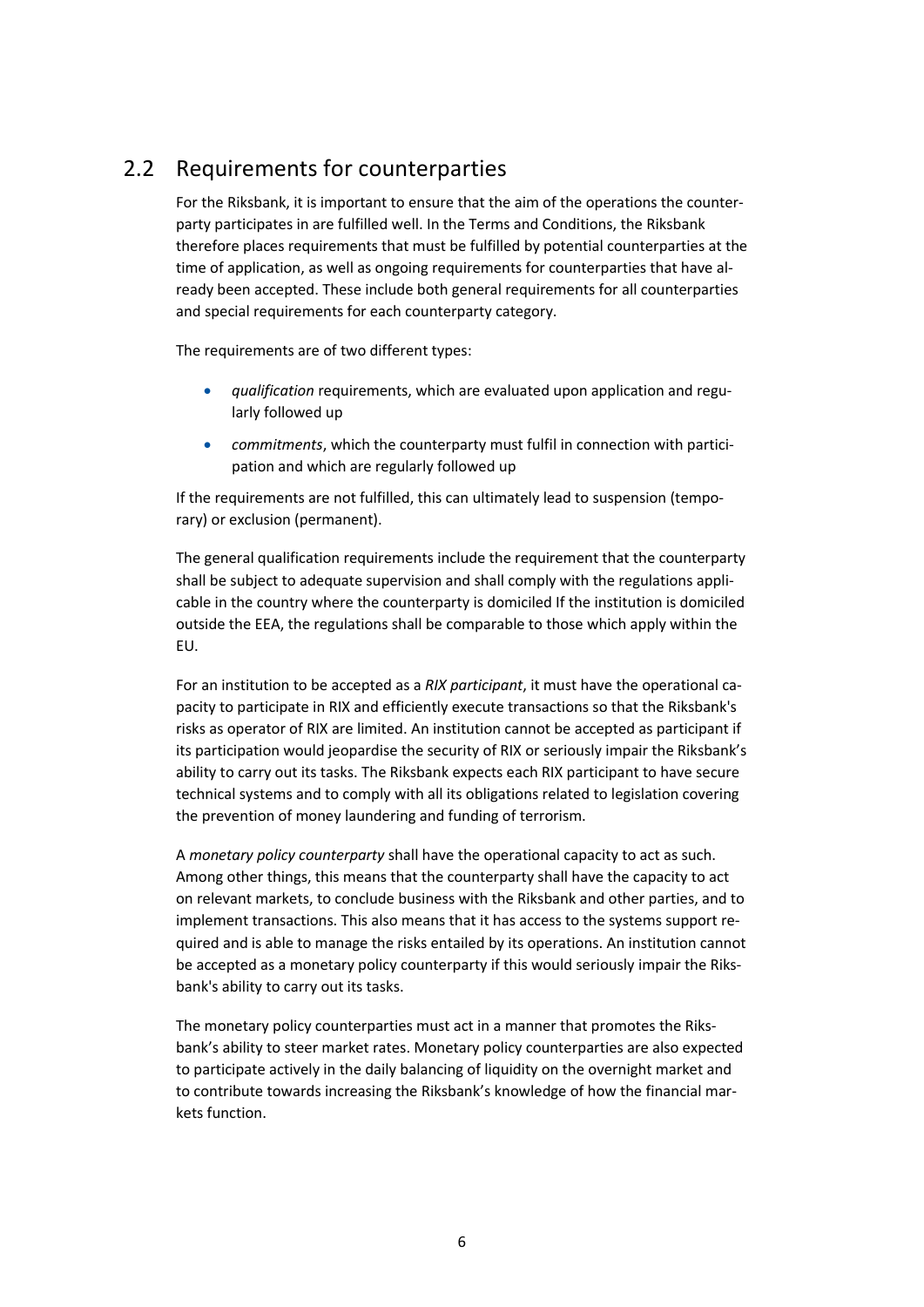## 3 Accounts and credits

<span id="page-6-0"></span>An account balance in the Riksbank has an advantage over an account balance in private banks in that credit risk and liquidity risk are almost non-existent. The Riksbank therefore provides a central payment system – the Riksbank's system for the transfer of funds in accounts (RIX). RIX is a so-called notified settlement system and is therefore governed by the Act on Systems for Settlement of Obligations on the Financial Market (1999:1309). In addition, RIX complies with international standards for payment systems – CPMI-IOSCO Principles for Financial Market Infrastructures (PFMI). The Riksbank, as operator of RIX, and the RIX participants, as users, are obliged to ensure that the technical conditions and practical management of accounts and payments comply with the demands placed on an efficient financial infrastructure.

The RIX participants use their principal accounts in RIX for debits and credits when they effect transfers with each other. So that the participants can effect transfers without unnecessary delays, the Riksbank supplies an intraday credit (credit during the RIX system's opening hours) that does not incur interest. The size of the amount available for intraday credit is determined by the market value of the securities pledged as collateral by the participant, adjusted with a haircut that reflects the security's risk profile (see section 5 below). For RIX participants with access to intraday credit, the negative balance on the loan account may not amount to more than the available amount for intraday credit.

There are also special accounts connected to RIX. At present, these are accounts used for the settlement of securities. These accounts are managed by the operator of the Swedish system for securities settlement, Euroclear Sweden, in accordance with a consultancy agreement with the Riksbank. This leads to more efficient settlement, as questions regarding whether there are sufficient funds in the account do not have to be exchanged between RIX and Euroclear Sweden for every single settlement. The Riksbank offers intraday credit with the aim of facilitating securities settlement.

Other institutions than those currently having deposit accounts with the Riksbank can also be offered the possibility of having these, but only if there are special grounds. The Riksbank may deem either that stability would benefit or that the efficiency of the payment infrastructure would be promoted if an institution were to make deposits at the Riksbank. One precondition for the Riksbank to provide a deposit account for these reasons is that it does not impair the Riksbank's ability to perform its tasks. The Riksbank can pay interest on these accounts and can also sign consultancy agreements for the administration of the accounts. As of 1 November 2018, the Riksbank offers central counterparties (CCPs) the possibility of applying for access to the Riksbank's deposit facilities overnight.

Another kind of account provided by the Riksbank is a correspondent account in Swedish kronor for central banks and for international institutions and organisations domiciled abroad that the Riksbank deems have a legitimate need for such an account at the Riksbank. These accounts are regulated by the Terms and Conditions for Correspondent Accounts in Swedish Krona.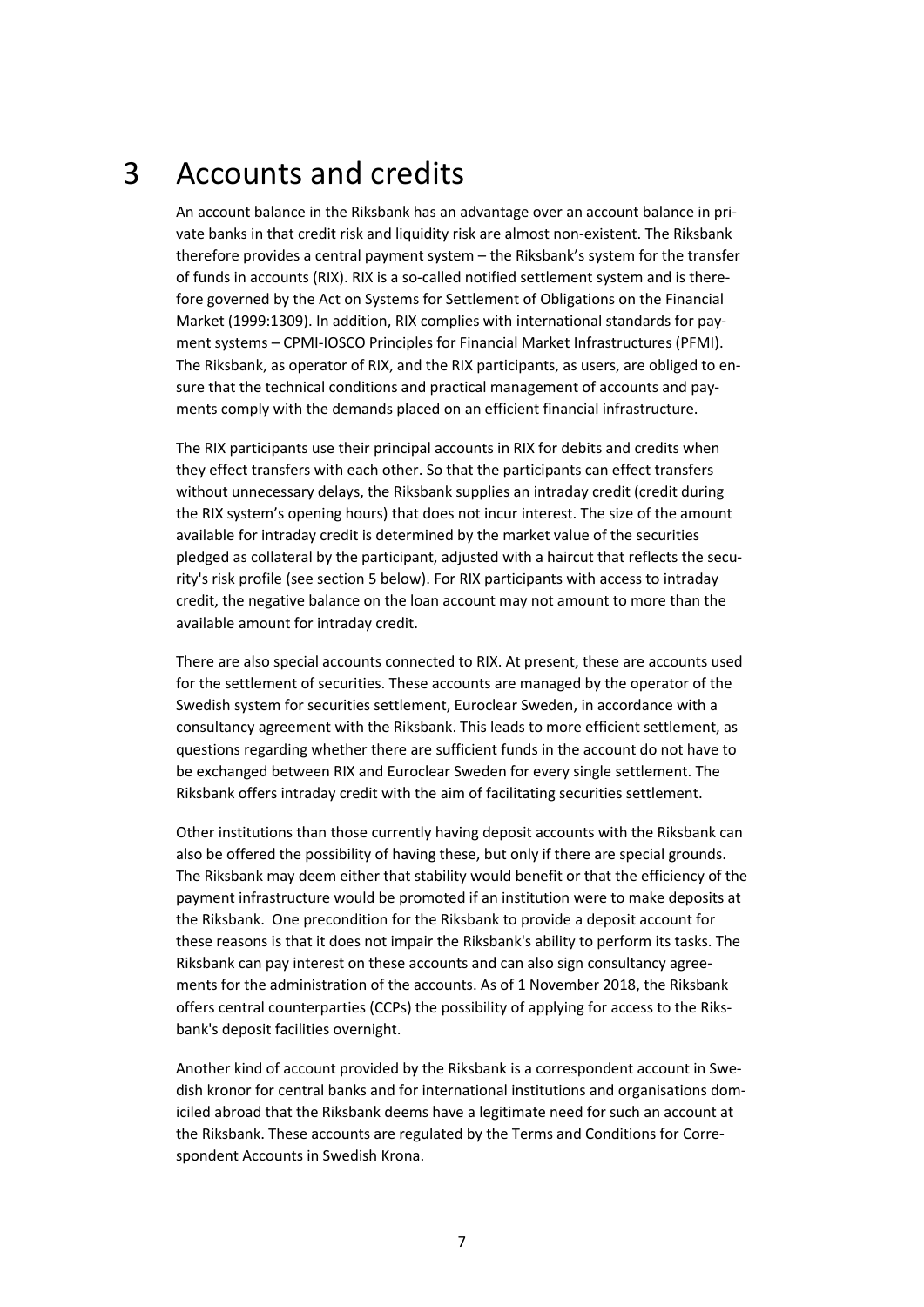## 4 Implementation of monetary policy

<span id="page-7-0"></span>In recent years, the Riksbank has chosen to implement its expansionary monetary policy partly by steering the so-called overnight rate, so that it lies close to the Riksbank's policy rate, and partly by purchasing government bonds. As of spring 2020, the Riksbank also buys mortgage and municipal bonds and offers to buy commercial paper and corporate bonds.

To steer the overnight rate, the Riksbank uses standing facilities and market operations with its monetary policy counterparties.

### <span id="page-7-1"></span>4.1 Standing facilities

By using standing facilities for deposits and loans overnight, the Riksbank can set limits – an interest rate corridor – for the overnight rate, in which the deposit rate forms the floor and the lending rate the ceiling in the corridor. The overnight interest rate should lie inside the interest rate corridor because a bank in need of liquidity can always borrow from the Riksbank against collateral at the lending rate and a bank with surplus liquidity can deposit the surplus in the Riksbank at the deposit rate. As there is a difference between the deposit and lending rates, the banks have an incentive with regard to intraday loans to agree on an interest rate that lies between the rates they would pay to or receive from the Riksbank. The Riksbank can therefore ensure that the overnight rate lands within the interest rate corridor, while the banks can borrow from each other at a cost that is lower than it would be if they were to conduct equivalent transactions with the Riksbank.

The standing facilities thus form an instrument for steering the overnight rate and managing the monetary policy counterparties' liquidity. In the event of temporary imbalances on the market for balancing liquidity overnight, the standing facilities may be utilised by those RIX participants who have access to them.

The Riksbank offers a deposit facility, the standing deposit facility, and two lending facilities, the standing loan facility and the supplementary liquidity facility. In the standing loan facility, the Riksbank offers loans against high-quality collateral (primary collateral volume) at a low interest rate, and in the supplementary liquidity facility the Riksbank offers loans against lower-quality collateral (secondary collateral volume) at a higher lending rate.

#### **4.1.1 The standing deposit and loan facilities**

The overnight rate is mainly controlled by the standing deposit and loan facilities. The pricing of the standing facilities is such that the deposit rate equals the Riksbank's policy rate minus 0.10 percentage points and the lending rate equals the policy rate plus 0.10 percentage points. In addition, credit in the standing loan facility is only granted against collateral from the primary collateral volume. Assuming that the other applicable conditions have been met, this consists of:

1. securities issued by governments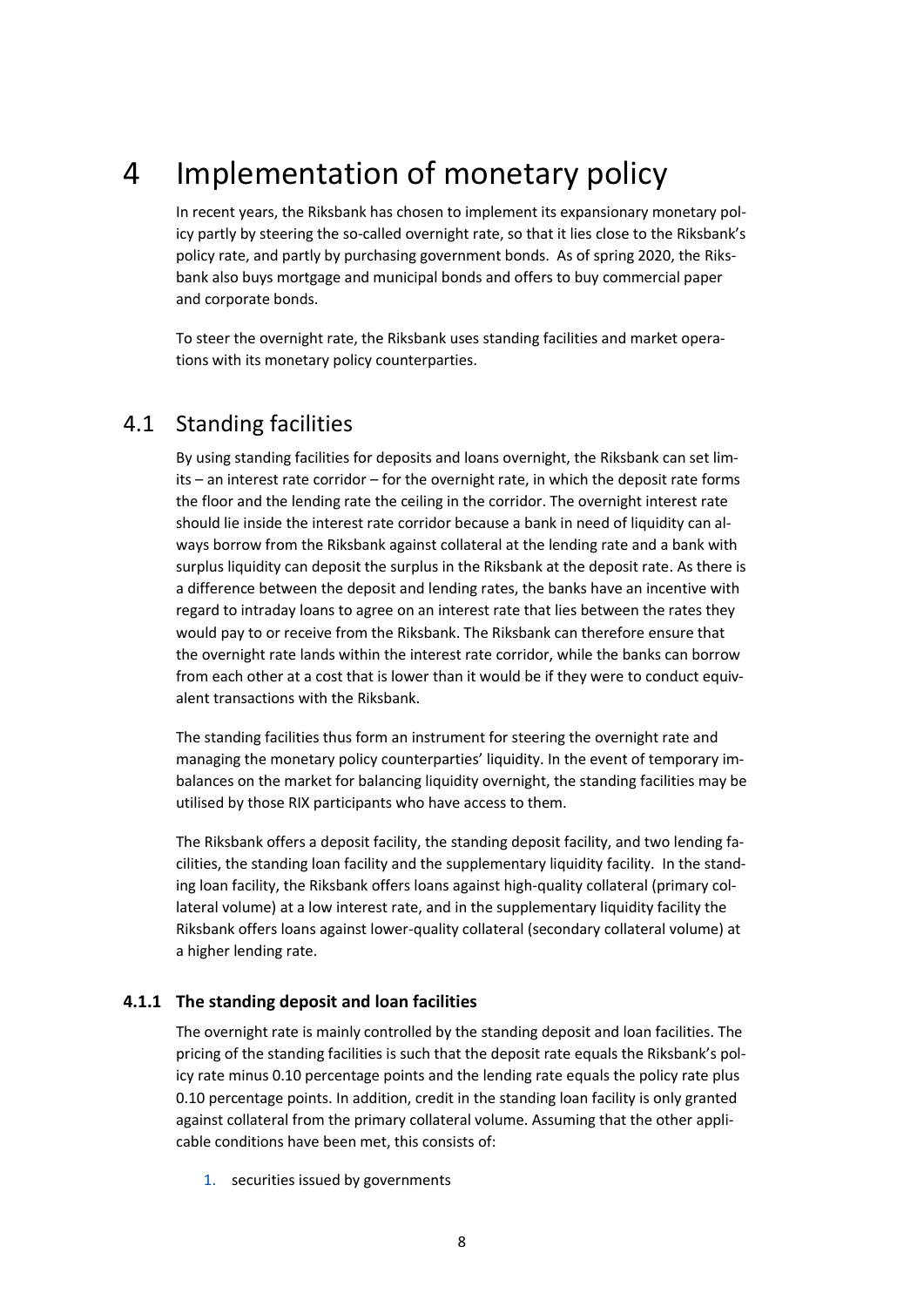- 2. securities issued by central banks
- 3. other receivables at central banks.

If the balance of a bank's account shows a surplus when the payment system closes, the bank earns the deposit rate on the sum overnight. There is no limit on how much a bank may deposit in the deposit facility. If the balance of a bank's account with RIX shows a deficit when the payment system closes for the day, the bank has to pay the lending rate on the balance borrowed in the facility overnight (that is until the next bank day). The sum that can be borrowed from the loan facility is limited by the adjusted value of the primary collateral provided by the bank. If the negative balance exceeds the value of primary collateral pledged by the counterparty, this will be interpreted as a request from the counterparty to utilise the supplementary liquidity facility for the remaining deficit.

#### **4.1.2 The supplementary liquidity facility**

The supplementary liquidity facility is a higher-interest loan facility with lighter security requirements than the standing loan facility. The pricing of the supplementary liquidity facility is such that the liquidity facility rate is equal to the Riksbank's policy rate plus 0.75 percentage points. In addition, credit in the supplementary liquidity facility is only granted against collateral from the secondary collateral volume. Assuming that the other applicable conditions have been met, the secondary collateral volume is made up of:

- 1. securities issued by international organisations
- 2. securities guaranteed by governments
- 3. covered securities, taking restriction rules into account
- 4. securities issued by agencies
- 5. other eligible securities

The banks receive credit in the supplementary liquidity facility only if the deficit in their RIX account when the payment system closes for the day, exceeds the counterparty's adjusted value of primary collateral. The bank must then pay the higher liquidity facility rate overnight (i.e. until the next bank day) on the part of the amount loaned in the facility. The sum that can be borrowed from the supplementary liquidity facility is limited by the adjusted value of the secondary collateral provided by the bank.

The interest rate on the supplementary liquidity facility is higher than the interest rate on the standing loan facility. This reflects the yield spread between securities in the primary and secondary collateral volumes respectively, with a supplement. This creates incentives for counterparties to primarily use collateral from the primary collateral volume for credit from the Riksbank and also strengthens their incentives to seek market solutions to manage their liquidity.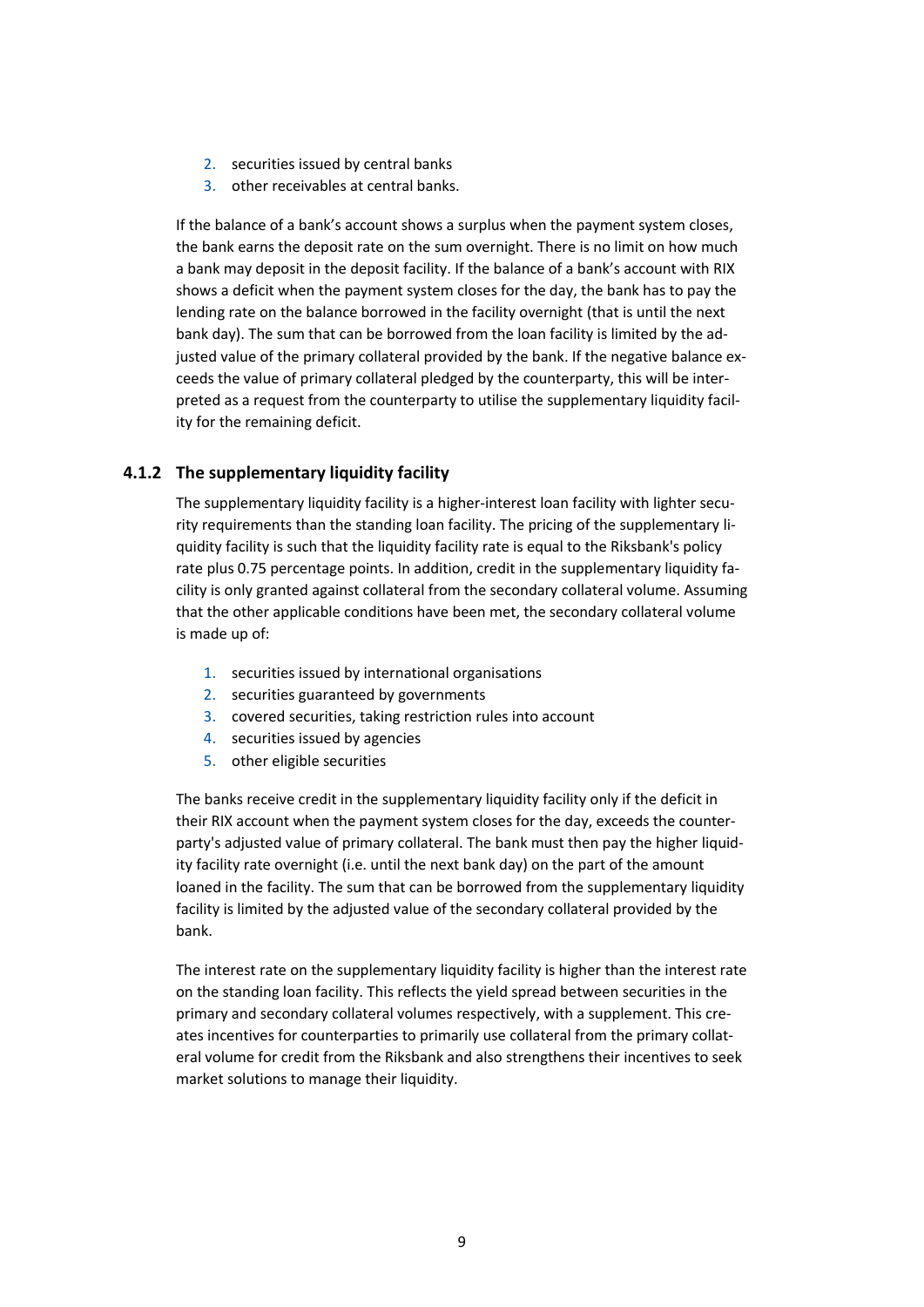### 4.2 Market operations

<span id="page-9-0"></span>It is important for the Riksbank's ability to steer the overnight rate that the liquidity of the banking system towards the Riksbank is well balanced. To ensure that this is the case, the Riksbank conducts regular market operations in the form of weekly issues of Riksbank Certificates (or, alternatively, monetary policy repos or credit against collateral ).

### **4.2.1 Riksbank Certificates**

Every week, the Riksbank offers Riksbank Certificates with one week maturities at the policy rate. The Riksbank's monetary policy counterparties are thus given the opportunity to invest in securities with a short maturity issued by the Riksbank. The volume of issues corresponds to the banking system's liquidity surplus towards the Riksbank minus the amount deemed appropriate at each issue. This amount is intended to reduce the risk that some banks will have a significant liquidity deficit at the end of any day during the term of validity of the Riksbank Certificate. In addition, to facilitate liquidity management by the banks, Riksbank Certificates can be resold. If demand for the Certificate is greater than the amount on offer, allocation will take place pro rata, based on the ratio between the amount offered and total demand. If the banking system were to have a liquidity deficit towards the Riksbank, the Riksbank would offer to supply liquidity via weekly repos or credit against collateral, instead of withdrawing liquidity via Riksbank Certificates.

### **4.2.2 Credit with varying maturities**

If it is deemed justifiable, the Riksbank can offer credit against collateral for shorter or longer maturities. During the financial crisis in 2008-2009, the Riksbank offered loans with maturities of up to 12 months. To mitigate the economic consequences of the coronavirus pandemic, the Riksbank has been offering, with effect from March 2020, extraordinary loans with three and six months' maturity to monetary policy counterparties and loans with up to four years' maturity to companies via monetary policy counterparties.

### **4.2.3 Purchases of government bonds and other assets**

In recent years, monetary policy has been made more expansionary through purchases of government bonds. The purpose of such purchases is to push down the general level of interest rates in the economy. However, according to the ban on monetary funding in Chapter 8, Section 1 of the Sveriges Riksbank Act (1988:1385), the Riksbank may not acquire debt instruments directly from the state. Consequently, the Riksbank cannot purchase government bonds when the Swedish National Debt Office carries out issues on the primary market. The purchases made by the Riksbank must be justified by monetary policy and be made on the secondary market.

The Riksbank's purchases take place by means of auctions in which the Riksbank's monetary policy counterparties and the Swedish National Debt Office's primary dealers have the opportunity to participate. A reverse auction is a lowest-bid auction in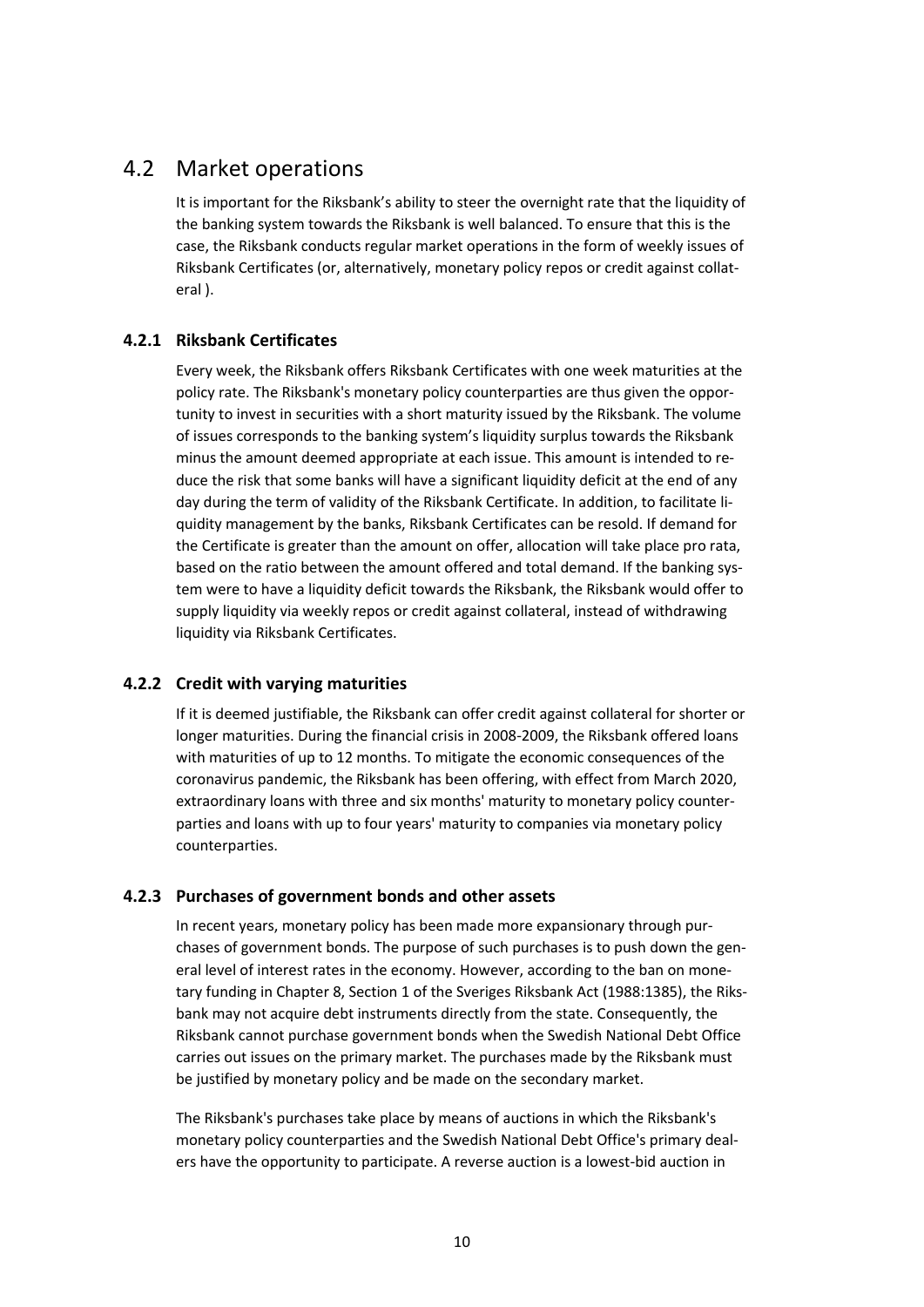which the bidder offering the highest interest rate (lowest price) receives the first allocation. After that, the bidder offering the second-highest interest rate receives allocation and so on until all the volume on offer has been allocated. In this way, the pricing and allocation of the Riksbank's transactions made clear to the market.

To mitigate the financial consequences of the coronavirus pandemic, the Riksbank decided in spring 2020 to purchase mortgage and municipal bonds and to offer to purchase commercial paper and corporate bonds.

#### **4.2.4 Operations in the foreign exchange market**

Sweden's EU membership entails monthly contributions to the EU's budget. These are made in Swedish kronor to a central bank within the euro system. The receiving central bank needs to exchange the kronor into euro and, in the first instance, the Riksbank is asked to exchange this amount. If the amount is so large that it could affect the krona exchange rate, the Riksbank can choose to exchange the EU payment. The Riksbank neutralises the effect of the exchange on liquidity in kronor by selling kronor spot for euro to one of the Riksbank's counterparties in foreign exchange transactions and, at the same time, repurchasing the same krona amount forward. The transaction thereby has no monetary policy consequences.

### <span id="page-10-0"></span>5 Collateral

One of the Riksbank's tasks is to supply liquidity to the financial system. However, this is expected to be conducted in a way that does not involve the Riksbank risking its capital. The Riksbank therefore has to take over collateral that is sufficiently adequate to prevent this happening. The Riksbank places certain demands for something to be approved as collateral and decides how this collateral is to be valued. For collateral to be adequate, it is demanded that its value does not risk decreasing if the borrower providing the collateral encounters financial problems.

So that the Riksbank shall not risk its capital, the probability that collateral will significantly lose value needs to be very small. Assets provided as collateral must therefore have a very high credit rating. Collateral is mainly comprised of various types of Swedish or foreign securities with high credit ratings. In the Riksbank's assessment, those countries whose debt instruments are accepted as adequate collateral shall be considered to be comparable with Sweden as regards protection for investors, among other things. The kind of securities that can be accepted is specified in the Terms and Conditions. To a certain extent, foreign exchange can also be used as collateral. For such currency to be considered adequate, the currency is required to be in an account in a central bank approved by the Riksbank.

Another precondition for collateral to be considered adequate is that there exists a secure arrangement through which the Riksbank receives collateral in the asset in question. The Riksbank must determine how its connection to the securities depository in which the collateral is stored shall be arranged for this to be considered secure. The requirements for this are described in the Terms and Conditions.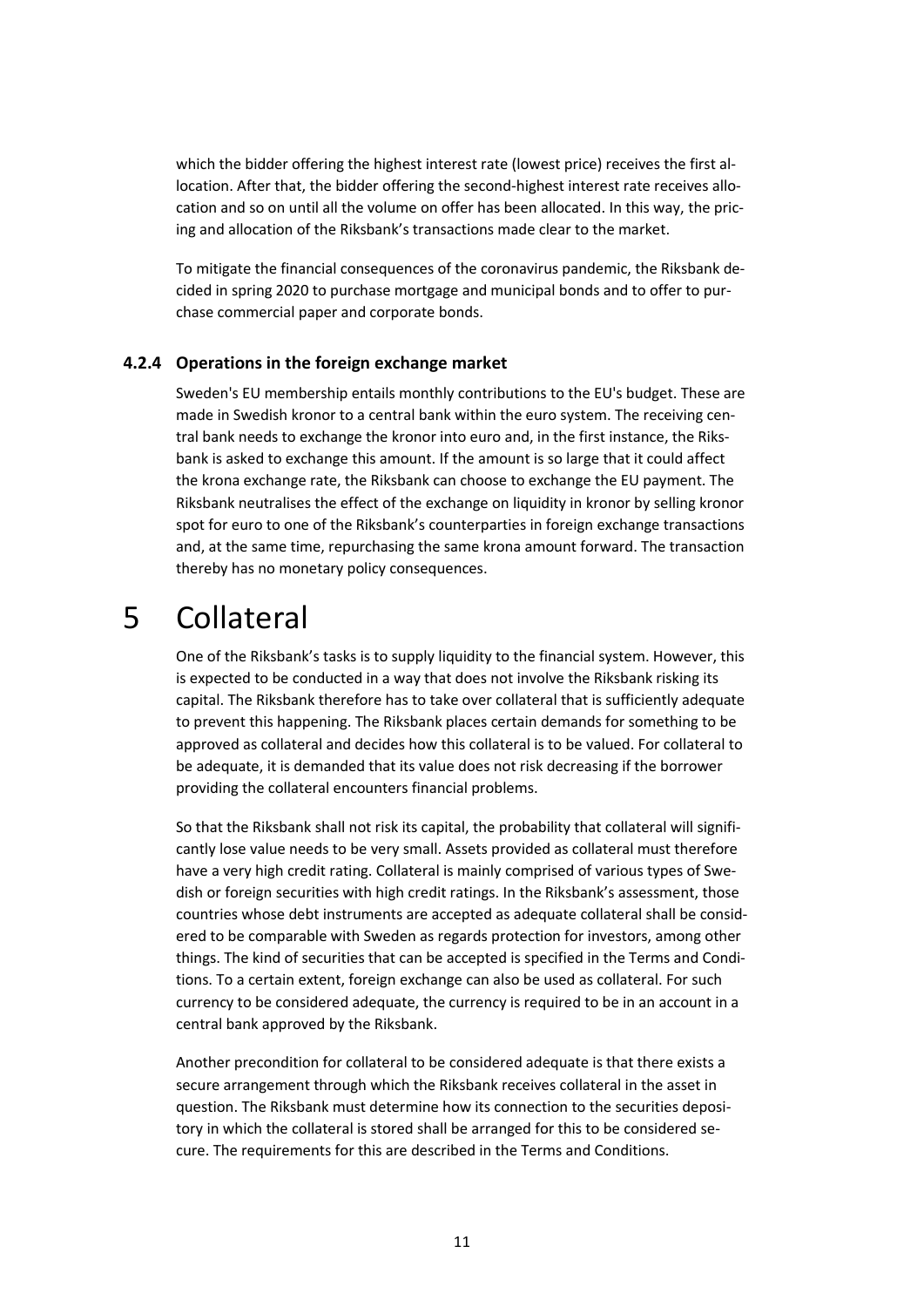The Riksbank's collateral is valued at market value. But for the collateral to be adequate, the Riksbank must take account, during valuation, of the possibility that the value may decrease due to price changes or changes in exchange rates. The Riksbank therefore makes deductions from the market price when valuing collateral to cover for potential price risk and foreign exchange risk (haircut). In addition, the haircuts are calculated conservatively.

If the collateral pledged at the Riksbank consists to a large degree of a single asset type, the Riksbank faces a concentration risk. To reduce this concentration and thereby improve diversification, limit rules can be applied. For example, structural risks and vulnerabilities linked to securities of a certain kind can justify the application of limit rules. These are applied to covered bonds in the manner described in the Terms and Conditions.